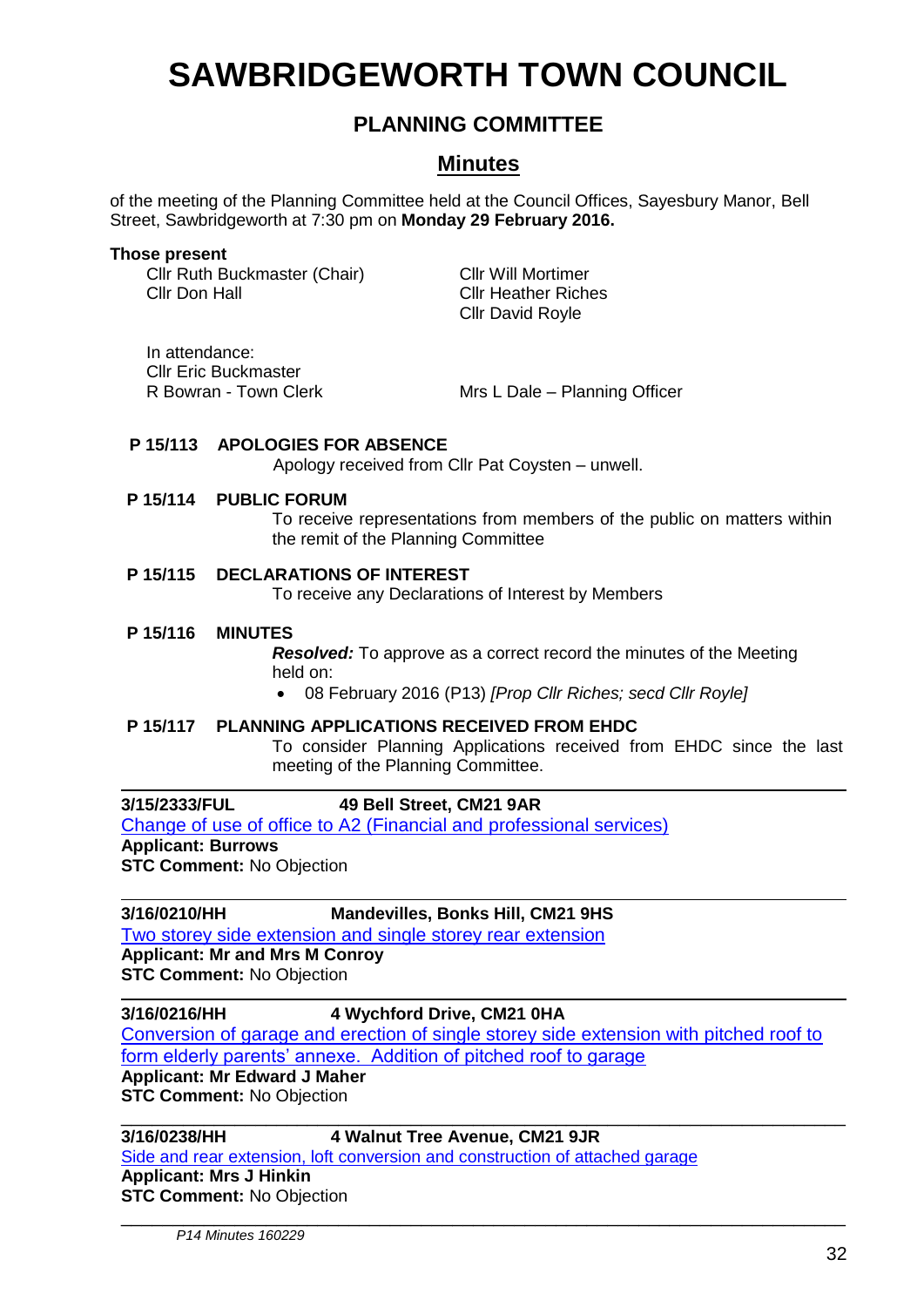## **3/16/0262/HH 9 Heron Close, CM21 0BB**

[Single storey side extension to create annexe and single storey rear extension](https://publicaccess.eastherts.gov.uk/online-applications/applicationDetails.do?activeTab=summary&keyVal=O215VJGLIJK00)

**Applicant: Mr Steve Barker STC Comment: No Objection** 

#### \_\_\_\_\_\_\_\_\_\_\_\_\_\_\_\_\_\_\_\_\_\_\_\_\_\_\_\_\_\_\_\_\_\_\_\_\_\_\_\_\_\_\_\_\_\_\_\_\_\_\_\_\_\_\_\_\_\_\_\_\_\_\_\_\_\_\_\_\_\_ **3/16/0278/HH 52 Elmwood, CM21 9NW**

[Single storey front and rear extensions. New pitched roofs to replace existing flat roofs](https://publicaccess.eastherts.gov.uk/online-applications/applicationDetails.do?activeTab=summary&keyVal=O230JNGLIKD00)

\_\_\_\_\_\_\_\_\_\_\_\_\_\_\_\_\_\_\_\_\_\_\_\_\_\_\_\_\_\_\_\_\_\_\_\_\_\_\_\_\_\_\_\_\_\_\_\_\_\_\_\_\_\_\_\_\_\_\_\_\_\_\_\_\_\_\_\_\_\_

\_\_\_\_\_\_\_\_\_\_\_\_\_\_\_\_\_\_\_\_\_\_\_\_\_\_\_\_\_\_\_\_\_\_\_\_\_\_\_\_\_\_\_\_\_\_\_\_\_\_\_\_\_\_\_\_\_\_\_\_\_\_\_\_\_\_\_\_\_\_

**Applicant: Mr and Mrs A Stead STC Comment:** No Objection

# **3/16/0284/HH 18 Hampton Gardens, CM21 0AN**

[Addition of an orangery to the rear of the property](https://publicaccess.eastherts.gov.uk/online-applications/applicationDetails.do?activeTab=summary&keyVal=O248Y4GLIKM00)

**Applicant: Mr and Mrs Martin STC Comment:** No Objection

#### \_\_\_\_\_\_\_\_\_\_\_\_\_\_\_\_\_\_\_\_\_\_\_\_\_\_\_\_\_\_\_\_\_\_\_\_\_\_\_\_\_\_\_\_\_\_\_\_\_\_\_\_\_\_\_\_\_\_\_\_\_\_\_\_\_\_\_\_\_\_ **3/16/0300/HH Sevens, Spellbrook Lane West, CM23 4AY**

[Demolition of garage, rear extensions and outbuilding. Raising of roof to create first](https://publicaccess.eastherts.gov.uk/online-applications/applicationDetails.do?activeTab=summary&keyVal=O28LRDGL00700) 

[floor, hip to gable roof. Single storey rear extension and alterations to fenestration](https://publicaccess.eastherts.gov.uk/online-applications/applicationDetails.do?activeTab=summary&keyVal=O28LRDGL00700)

**Applicant: Mr D Mowbray**

**STC Comment:** No Objection

#### \_\_\_\_\_\_\_\_\_\_\_\_\_\_\_\_\_\_\_\_\_\_\_\_\_\_\_\_\_\_\_\_\_\_\_\_\_\_\_\_\_\_\_\_\_\_\_\_\_\_\_\_\_\_\_\_\_\_\_\_\_\_\_\_\_\_\_\_\_\_ **3/16/0323/HH 3 Sayesbury Avenue, CM21 0ED**

[Single storey rear extension](https://publicaccess.eastherts.gov.uk/online-applications/applicationDetails.do?activeTab=summary&keyVal=O2BYR8GLIME00)

**Applicant: Mr Hasan Device**

**STC Comment:** Objection. There being no real change in this application to mitigate previous objections this remains contrary to Adopted Policy ENV5.

### **3/16/0335/HH 55 Gilders, CM21 0EH**

[Demolition of detached garage. Single and two storey side extension with alterations to](https://publicaccess.eastherts.gov.uk/online-applications/applicationDetails.do?activeTab=summary&keyVal=O2DOB2GL00700)  [fenestration. \(Amended scheme to approval 3/15/1410/HH\)](https://publicaccess.eastherts.gov.uk/online-applications/applicationDetails.do?activeTab=summary&keyVal=O2DOB2GL00700)

\_\_\_\_\_\_\_\_\_\_\_\_\_\_\_\_\_\_\_\_\_\_\_\_\_\_\_\_\_\_\_\_\_\_\_\_\_\_\_\_\_\_\_\_\_\_\_\_\_\_\_\_\_\_\_\_\_\_\_\_\_\_\_\_\_\_\_\_\_

\_\_\_\_\_\_\_\_\_\_\_\_\_\_\_\_\_\_\_\_\_\_\_\_\_\_\_\_\_\_\_\_\_\_\_\_\_\_\_\_\_\_\_\_\_\_\_\_\_\_\_\_\_\_\_\_\_\_\_\_\_\_\_\_\_\_\_\_\_\_

**Applicant: Mrs J Radley STC Comment: No Objection** \_\_\_\_\_\_\_\_\_\_\_\_\_\_\_\_\_\_\_\_\_\_\_\_\_\_\_\_\_\_\_\_\_\_\_\_\_\_\_\_\_\_\_\_\_\_\_\_\_\_\_\_\_\_\_\_\_\_\_\_\_\_\_\_\_\_\_\_\_\_

#### **P 15/118 LATE PLANNING APPLICATIONS**

To deal with Planning Applications received from EHDC following the publication of this Agenda and received before 26 February 2016.

### **3/16/0361/LBC 56 High Wych Road, CM21 0HF**

[Replacement windows](https://publicaccess.eastherts.gov.uk/online-applications/applicationDetails.do?activeTab=summary&keyVal=O2BYR8GLIME00) **Applicant: STC Comment:** No comment

#### \_\_\_\_\_\_\_\_\_\_\_\_\_\_\_\_\_\_\_\_\_\_\_\_\_\_\_\_\_\_\_\_\_\_\_\_\_\_\_\_\_\_\_\_\_\_\_\_\_\_\_\_\_\_\_\_\_\_\_\_\_\_\_\_\_\_\_\_\_\_ **3/16/0418/HH 15 Wheatley Close, CM21**

[Single storey rear extension.](https://publicaccess.eastherts.gov.uk/online-applications/applicationDetails.do?activeTab=summary&keyVal=O2DOB2GL00700)

**Applicant: STC Comment:** No Objection

### **3/16/0401/HH 92D station Road Close, CM21**

[Demolition of detached garage. Single and two storey side extension with alterations to](https://publicaccess.eastherts.gov.uk/online-applications/applicationDetails.do?activeTab=summary&keyVal=O2DOB2GL00700)  [fenestration. \(Amended scheme to approval 3/15/1410/HH\)](https://publicaccess.eastherts.gov.uk/online-applications/applicationDetails.do?activeTab=summary&keyVal=O2DOB2GL00700)

\_\_\_\_\_\_\_\_\_\_\_\_\_\_\_\_\_\_\_\_\_\_\_\_\_\_\_\_\_\_\_\_\_\_\_\_\_\_\_\_\_\_\_\_\_\_\_\_\_\_\_\_\_\_\_\_\_\_\_\_\_\_\_\_\_\_\_\_\_\_

# **Applicant: Mrs Hannah Davie**

**STC Comment:** No Objection \_\_\_\_\_\_\_\_\_\_\_\_\_\_\_\_\_\_\_\_\_\_\_\_\_\_\_\_\_\_\_\_\_\_\_\_\_\_\_\_\_\_\_\_\_\_\_\_\_\_\_\_\_\_\_\_\_\_\_\_\_\_\_\_\_\_\_\_\_\_